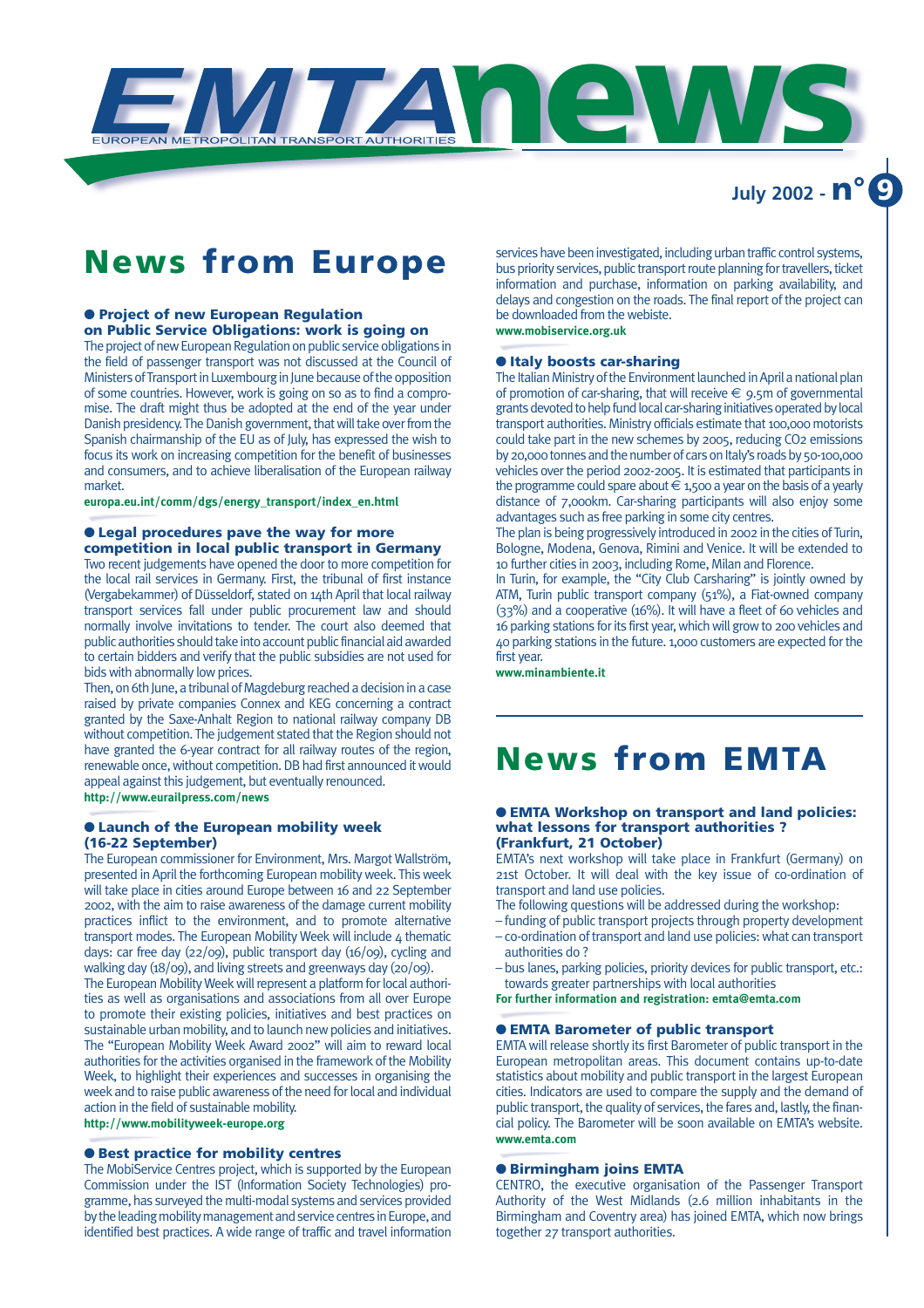# **News from the cities**

#### ● **First public transport concessions in the AMSTERDAM Region**

On the basis of the Passenger Transport Act, ROA, the authority responsible for public transport in the Region of Amsterdam, has been turning contracts into concessions for transport companies from 2002 onwards. On 25 January, ROA granted three concessions to Connexxion, a public transport company employing 13,000 staff members in the Netherlands.

With the concessions, Connexxion obtains the exclusive right to perform in the coming years public transport services in the ROA concession areas of Amstelland-Meerlanden (for a period of six years), Waterland (for a period of four years) and Zaanstreek (for a period of three years). This is a major step on the way to the commercialisation of public transport in the Amsterdam region.

A concession is based on a programme of requirements drawn up by ROA in consultation with the cities and municipalities involved. Programmes of requirements contain, among other things, standards for frequency, maximum walking distances to stops, connections of bus to train, comfort and information to travellers. ROA lays down a minimum of quality levels for the traveller in the programmes of requirements. Within this framework, the transport companies have the possibility to explore the market in order to attract new travellers.

**www.roa.nl**

#### ● **BILBAO: Metro Line 2 has started operations**

Line 2 of the Bilbao Metro started operations on 13th April, five years after Line 1, which has proved a great success since its inauguration. Line 1, which is 28km long and has 27 stations, carried 56 million passengers in 2001, and this first facility received several international awards. Surveys carried out also showed that over 15,000 passengers use the metro rather than their own private vehicles every day.

The new metro route will serve the left bank of the Nervion River (Ezkerraldea district), which has a population of about 275,000. The arrival of the metro system in this area, which was severely hit by industrial crisis over the last 20 years, with high rates of unemployment and social degradation, will help contribute to transform this district into a location of opportunity and progress.

Line 2 will be, when it is fully completed in 2011, 20.5km long, of which 10km will run along the left bank, and the remaining 10.5km will be shared with Line 1, which serves the centre of Bilbao.

This huge project will require a total investment of  $\epsilon$  434m, paid by the Consorcio de Transportes de Bizkaia. Half of this amount will come from the Basque government and the other half from the Provincial Council of Bizkaia.

The first section of Line 2, inaugurated in April, is 5.7km long and cost  $\epsilon$  281m. It provides five new stations, three of which retain the cavernous configuration designed by the architect Norman Foster for Line 1, with access to street level via escalators and lifts. Stations have been located at strategic points so as to provide access to a metro station in less than 10 minutes for over 75,000 people.

Additional rolling stock for this new line consists in 13 trains equipped with hi-tech ATO and ATP safety systems, for a total cost of  $\in$  82m.

Line 2 was built by the Consorcio de Transportes de Bizkaia (CTB), an authority made of the Basque Government, the Biscay Provincial Government, the Bilbao City Council and other city councils of the metropolitan area. It is operated by Metro Bilbao, a company owned 100% by CTB.

**www.cotrabi.com**

#### ● **DUBLIN: Improved health and safety on school journeys**

Children who are driven to school by parents each day are inclined towards being more dependent and less fit as they grow older. They are at greater risk of obesity, according to medical research leading on to the threat of heart disease, high blood pressure and diabetes. So improving children's health is one of the key aims of the Safe Routes to School (SRTS) programme, which will be run by the Dublin Transportation Office (DTO) from 2002 to 2006, at a cost of more than  $\in$  12m.

Under this programme, all the schools and collegesof the Dublin Region (747 primary schools, 253 second-level schools and 35 third-level institutes, making a total of 340,000 students) will receive a questionnaire devised by the DTO, that will be distributed to every student so as to ask them how they travel to school and why they use their chosen means of transport.

It is estimated that 20% of all car trips during the morning peak in Dublin are for the purpose of bringing children to and from school, and the information generated by this survey will also be used to update the DTO's transportation model, which is used to aid the integration of land use and public transport in the Dublin metropolitan area. **www.dto.ie**

#### ● **Ring'n'Ride service launched in GLASGOW**

Strathclyde Passenger Transport (SPT), the public transport authority of the Glasgow metropolitan area (Scotland), launched in April a new on-demand bus service for a rural area which is badly served by regular public transport services. This new service carries people on a door-to-door basis inside the rural county, and thus connects the train stations, the city hospital and the town centres.

The service runs six days a week, between 7.30 am and 6 pm. Passengers can book their trip by calling a telephone number or sending a text message, at least two hours in advance of the trip.

The service is run by a private company granted a contract by SPT. The vehicles used are fully accessible and the service is available with normal travel cards.

**www.spt.co.uk**

#### ● **Go ahead for new trams and busways in LONDON**

Some 50 years after the last trams circulated in the centre of the British capital, this May the Mayor of London gave the go-ahead for two new radial tram schemes that will connect suburbs with the local centres:

• the West London Tram Scheme: this tram route, expected to be completed by 2009, will carry 50 million passengers a year between Uxbridge (near Heathrow) and Southall, a distance of 20km. It will cost about  $\epsilon$  310m. 75% of people who answered a consultation on this project said that they would be willing to see less space for general road traffic in return for better public transport;

• the Cross River Tram Scheme: this route, expected to be completed by 2011, will carry 72 million passengers a year. It has a 15km route between Kings Cross and Camden, north of the River Thames, and Brixton and Peckham on the south bank. This project will  $cost \in$  470m. 92% of respondents from the consultation favoured the scheme.

These schemes follow from the success of the Croydon Tramlink, which started operations in May 2000 in the south-western part of London. A recent study showed that 19 percent of Tramlink passengers had previously used a car for their journey.

The Mayor also announced two new busway schemes:

• the East London Transit Scheme. This dedicated busway is expected to be completed by 2006. The first phase of the project, whose cost will amount to  $\in$  55m, will carry 6 million passengers a year;

• the Greenwich Waterfront Transit Scheme: this route will start operating by 2008 using 1.8km of busway already in place on the Greenwich Peninsula and 6km of new busway. This scheme could ultimately be upgraded to tram technology if justified by long-term development. The first phase will cost approximately  $\epsilon$  40m and carry 10 million passengers per year.

**www.transportforlondon.gov.uk**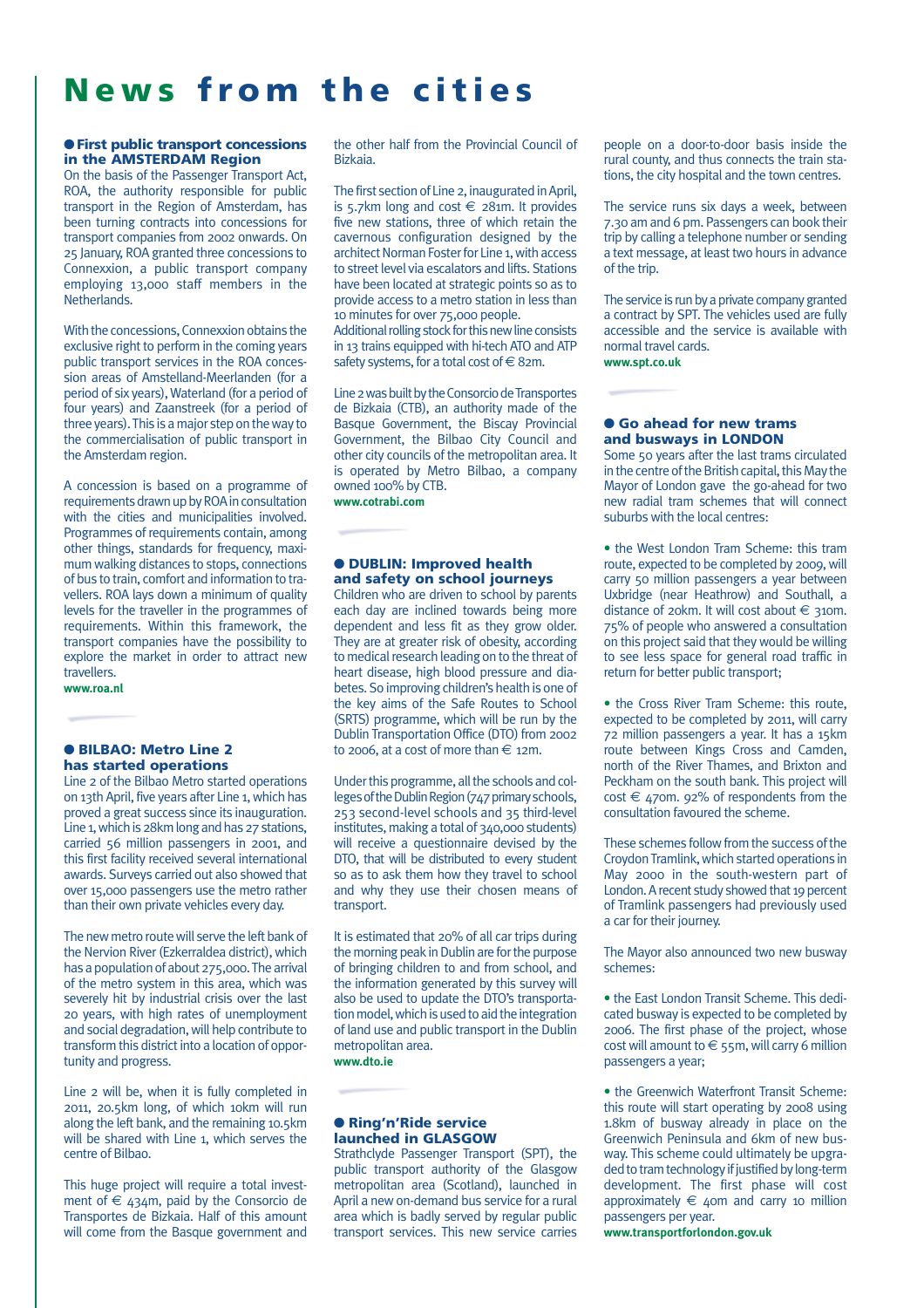#### ● **MADRID: only 12 minutes between the city centre and Barajas Airport with extension of metro line 8**

Madrid boasts one of the best public transport connections in the world with its airport since the inauguration of the second part of the line 8 of the underground between Mar de Cristal and Nuevos Ministerios, in the business district, on 22nd May. With this new connection, Barajas, the only airport of the Spanish capital city, can be reached within 12 minutes from the centre, for the price of  $\in$  0.95 (vs  $\in$  20 by taxi). The frequency of the line shall reach one metro every 4 minutes at peak hours.

The station Nuevos Ministerios, which offers connections with two metro lines (among them the circular line), many Cercanias regional rail services and several urban bus routes, also provides the possibility to check in at the 33 airlines's desks of the air terminal, so that passengers can reach the airport without having to carry their luggage.

Works to complete the 5.9km-long new section of the line lasted two years and cost an overall amount of  $\epsilon$  310m. The terminal station of Nuevos Ministerios, whose cost amounted to 1/3 of the overall cost of the project, provides a parking facility (60 + 120 lots), and a waiting area for 30 taxis.

Rolling stock consists of CAF material made in Spain, with a capacity of 54 persons sitting and 336 standing  $(4 \text{ persons}/\text{m}^2)$ , for a cost of  $€$  4.2m each.

90,000 passengers per day are expected to travel on the line in 2003. **http://www.ctm-madrid.es**

#### ● **MANCHESTER: Metrolink and bicycle hand in hand**

In the context of development of the third phase of extension of Metrolink, the light rail system of Greater Manchester, the Greater Manchester Passenger Transport Authority (GMPTA) have decided to improve the intermodality between Metrolink and bicycle. This policy is coherent with the Greater Manchester Local Transport Plan 2001-2006, which sets the objective of improving cycle facilities, among other things through the integration of cycling with other modes of transport.

The concessionaire that will be chosen for the third phase of Metrolink will have to provide cycle stands for at least ten bicycles at each of the new Metrolink stops as well as lockers for a minimum of five bikes, along with security provisions for the cycle parking area (cycle parking will be prominent, well-illuminated, easily apparent to passive surveillance and covered by CCTV cameras).

GMPTA has decided to go even further and to consult the general public about the possibility to allow bicycles on trams, which was not possible for the first 2 phases of Metrolink. **www.gmpte.gov.uk**

#### ● **Radiobus: a new demand responsive public transport service in MILAN**

The attention to the needs of the clients of public transport, especially as to the security problem, led to the planning of a special service that guarantees more security, a higher comfort level, the minimization of both the waiting times, the distances of walk and the travelling times.

Radiobus is a new service representing an intermediate position between "traditional" public transport and taxis. It covers the area where the night life takes place in Milan. This "bus on request" service picks the customers wherever they want in the area concerned. It is only accessible on request. The booking can be made both some days earlier or soon before the travel, by telephone or via the internet.

This new service, operated by the municipal company ATM, uses small-dimension buses (7.50m long with 16 seats and 2 places for people in wheelchairs) equipped with airconditioning and a telecommunication system tracing the route (GPS).

Radiobus, which was launched in December 2000 as the most "complete and sophisticated" public transportation system in Europe, can be used with an additional ticket, at the price of  $\epsilon$  1.50 (additional ticket bought at a sale point) and  $\epsilon$  2.00 (when bought on the bus). Service is operated everyday between 8 pm and 2 am. **www.atm-mi.it**

#### ● **PORTO: tramway network will start operations at the end of 2002**

The decision to build a light rail network in Porto, the second largest metropolitan area of Portugal with 1.2 million inhabitants, was reached in 1993. The project was devised by Metro do Porto SA, a company owned by the Metropolitan Area of Porto (60%), the public transport company of Porto STCP (25%), the Portuguese Governement (10%) and the Portuguese railways (5%).

Metro do Porto SA was granted a 50-year concession to build and operate the network, which will consist of  $4$  lines with a total length of 70km. In the city centre, the routes will go underground on a distance of 7km. Outside the centre, they will have dedicated tracks on 13km and will use existing narrow-gauge infrastructures on 50km (outer suburbs).

One of the routes will cross the Douro river on the Don Luis metallic bridge that was built in the 19th century by a disciple of engineer Eiffel. 66 stations will be built, 10 of them underground.

Construction works started in 1999 and inauguration of the first part of the network is expected for November 2002 (2004 for the whole network).

The rolling stock will consist in 72 Eurotrams made by Bombardier-Adtranz. The capacity of each vehicle will be 216 passengers, with 100% low floor and air conditioning.

The tramway network will be operated by the French company Transdev until 2008, with a possibility to extend the contract until 2014 on a common agreement. The contract between Metro do Porto SA and Transdev requires a regularity of 98% from the operating company, whose revenue will depend on the number of passenger-kilometres, with quality-based incentives.

The three public transport operating companies of the Porto Metropolitan Area (Metro do Porto, STCP and CP) have created a common enterprise ACE, whose aim will be to devise an integrated fare policy with sharing of revenues between companies and an integrated schedule for the networks.

**www.metro-porto.pt**

### **News from others continents**

#### ● **Tramways on their way back to WASHINGTON D.C.**

For nearly a century, tramways served the capital city of the United States in one of the most extensive light rail systems in the whole country. But tramways were replaced by diesel buses in 1962, in an attempt to improve the flexibility of public transport systems.

The strong increase in downtown traffic, the pollution caused by buses and the difficulty of travelling across the city on a hub-and-spoke subway system have brought city leaders to reconsider. As a result, three possible electric tramway routes have been identified, on the 40th anniversary of the last tramway's final trip. The US federal government has backed the project of new tramway in Washington and funded some preliminary research.

This revived interest in tramways comes during a nationwide renaissance of light rail systems. In 1975, seven cities operated lightrail systems in the US. Today, that number has jumped to 19, with 10 extensions or new systems under construction. Another 43 systems are proposed or have been approved in places as diverse as Arizona and Hawaï. **www.wmata.com**

**July 2002 - n° 9**